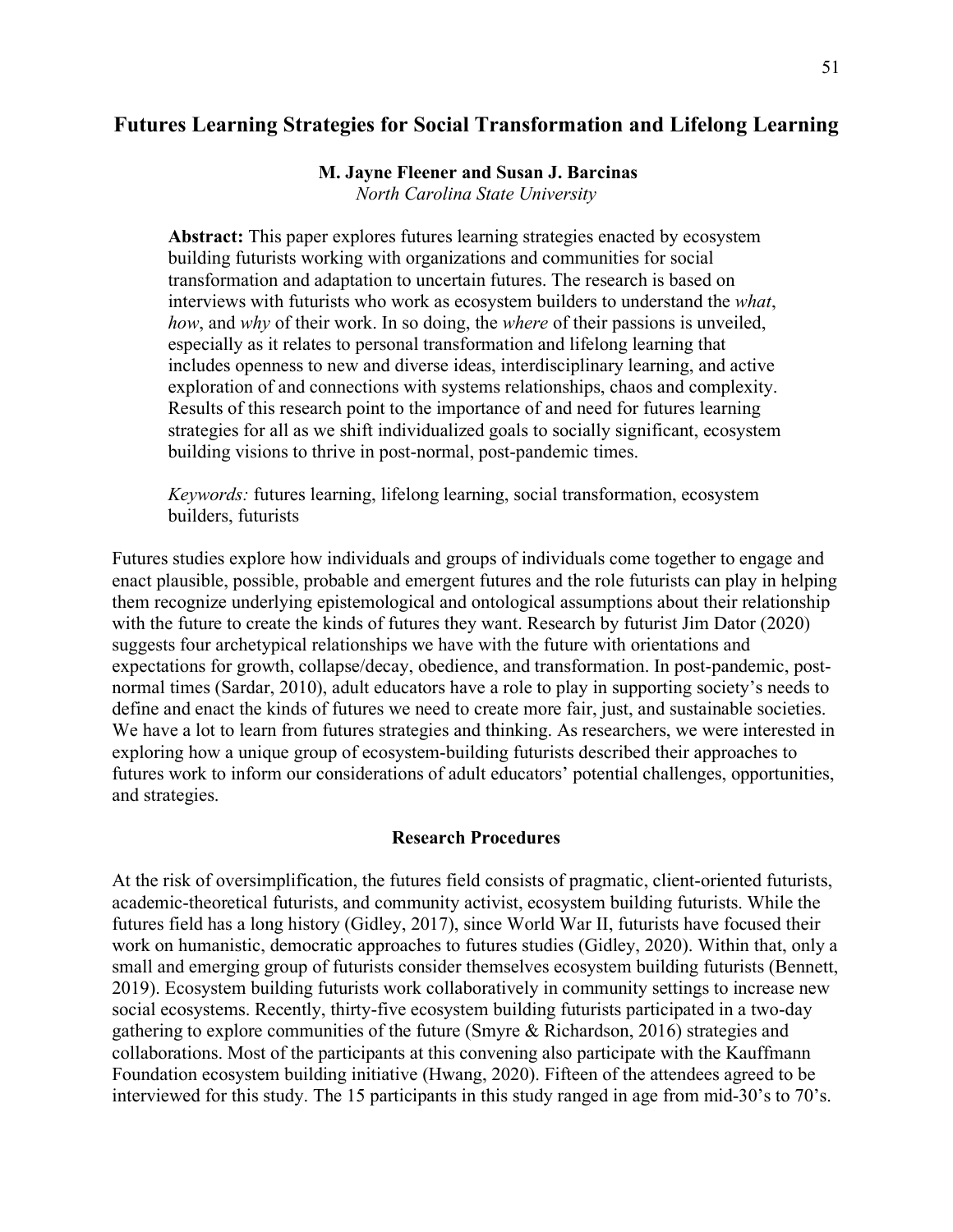Their job descriptions included: city manager, futures consultant (2), CEO of a futures organization or network (2), community activator (3), co-starter entrepreneur, development fundraiser (2), global network organizer (2), and organizational/strategic management firm principal (2).

Participants were individually interviewed via Zoom. Interviews lasted between 60 and 75 minutes. An open-ended semi-structured question protocol asked them to define futurist and describe their personal development as a futurist, their approaches to lifelong learning, innovation, creativity and visions, a personal transformational experience, and their commitment to community transformation. Grounded theory (Creswell & Poth, 2016) was used to guide an analysis of their futures orientations to address *what*, *how*, *why*, and *where* questions about their futures work as ecosystem builders. Grounded theory is especially valuable for exploring evolving themes and relationships in complex and emerging fields. Since there was no existing research, we could find on ecosystem building futurists as a special group of futurists, grounded theory provided opportunities for categorical convergences through our inductive explorations and provided perspective of their overall understandings of ecosystem building.

# **Findings and Discussion**

## **What do Ecosystem Building Futurists Do?**

We identified four major categories that distinguished their work. While three of the categories are typical of most futurists who work with clients in business, organizational, political or social settings, it was the fourth category that distinguished this group as ecosystem builder futurists. As they defined themselves and their work, they discussed (a) making connections to help solve complex problems about unforeseen realities, (b) identifying "weak signals" and emerging trends to prepare for and create the future, and (c) tapping into the potential for foresight, creativity and adaptive responses to uncertainty. Several of the participants worked in traditional settings and described their approach as ecosystem building futurists as something above and beyond their traditional work as a futurist.

The fourth category describing their work as ecosystem builders was (d) working for organizational and community transformation. Notably, those who worked in community entrepreneurial ecosystem building projects or social activism conveyed a deeper, more connected approach to social and ecological framing of their work as transforming society to create new orders, relationships, systems, models, or understandings. They were driven by a vision of social transformation to address many deeply seeded social challenges. The goal of social transformation focuses ecosystem building futurists' work in what Miller (2011, 2017) and Cowart (2020) describe as emergentist futures and presencing. Their focus on creating and shaping potential futures rather than preparing for "a future" oriented their work as ecosystem building futurists to bring about new possibilities and unforeseen futures at a social level.

## **The Why of Ecosystem Building Futures**

To explore the underlying reasons this group of futurists engaged in ecosystem building futures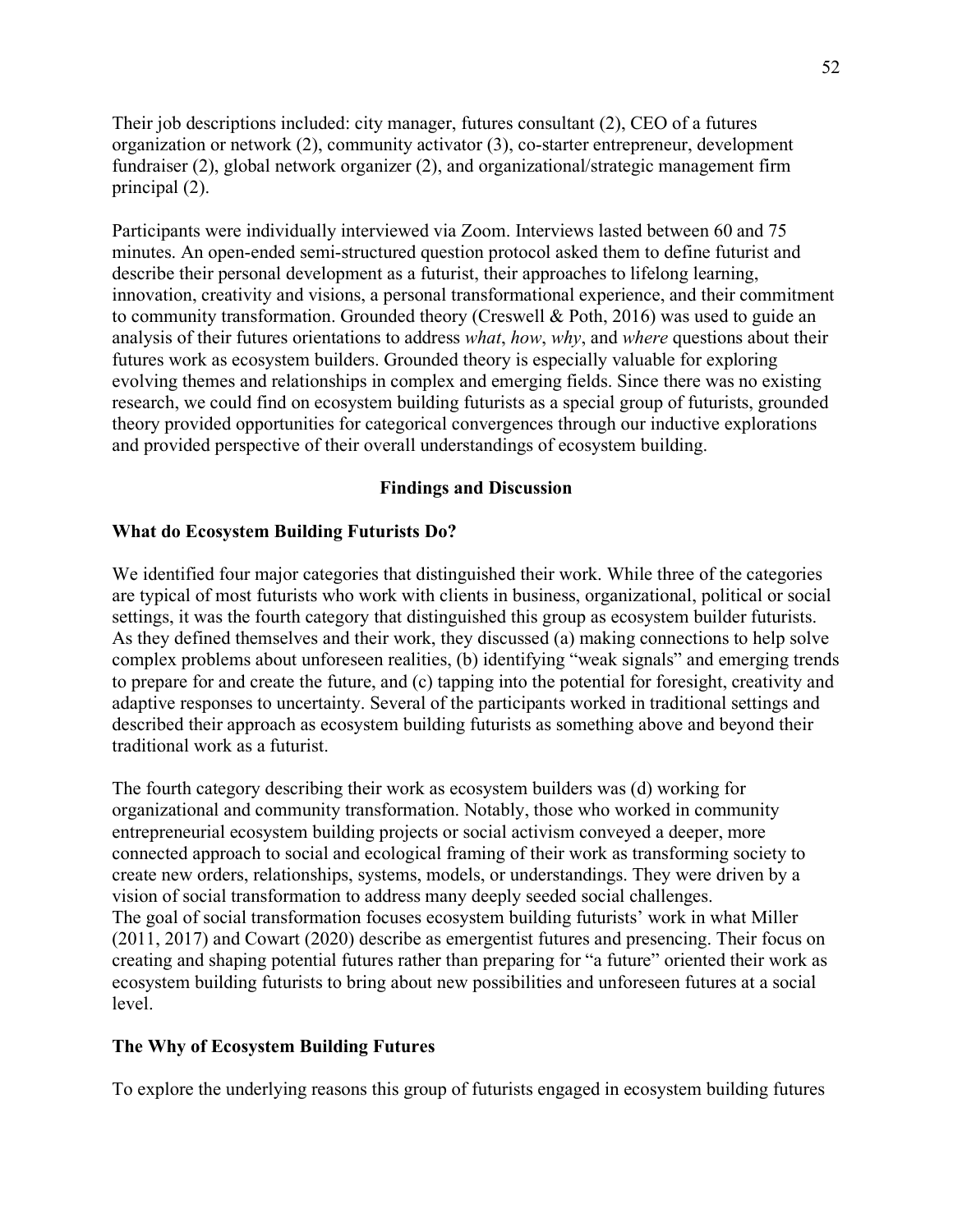work, we examined the metaphors they used in describing and making sense of their work to explore underlying values and worldviews. The metaphors participants used to describe their work came from complex adaptive systems, biological systems theories, dynamical and chaotic systems theory, environmental ecosystems, and electro-magnetism. Their metaphors emphasized relationships, ecosystems such as rainforests, and emergence as key unique goals of their work. Descriptions of these metaphors included underlying values for relationship, interconnectivity, interdependence, process over product, sustainability, care, trust, and compassion. Over-arching strategies and perspectives that supported these values included the importance of *seeding* the conversation rather than dictating it, creating safe environments for open and diverse conversation and storytelling, supporting holistic thinking to include all STEEP (social, technological, economic, environmental, and policy) dimensions of social impact, and helping their clients or the communities in which they worked strive for coherence across social systems. They emphasized emergence, newness, and creation as important outcomes of their work. And in several cases, the participants saw their role as a disruptor to create the right amount of tension to push the system forward. As they expanded their descriptions to describe their "domain of work" (Bishop & Hines, 2012) as community and social transformation, their language revealed what Slaughter (2020) describes as an integral futures (IF) perspective with a focus on ecological holism and interconnectedness.

# **The Where of Ecosystem Builders' Futurist Passions**

From an IF perspective (Slaughter, 2020), the where of futures work explores the depth of commitment, vision, and underlying myths and metaphors for work as a futurist. Ideas about where their ecosystem building passions came from were addressed through questions about their approaches to lifelong learning, their family relationships and education, and the metaphors they used that revealed and explained their underly values for ecosystem building. As described above, many of the metaphors and language the ecosystem building futurists used reflected back to aspects of the new sciences (Capra, 1982; Gleick, 1987; Waldrop, 1992) of systems, chaos and complexity with interconnectedness, uncertainty, nonlinear impacts and emergence as key characteristics. Their passion came from recognizing traditional ways of approaching business or social change were steeped in mechanical paradigms that did not accommodate these dynamic relationships and potential for emergence. Their passion was to bring these more organic approaches to their work in creating new social structures and dynamics.

When asked about their approaches to lifelong learning, all described what Clardy (2000) defines as *scanning* approaches to self-directed learning as they continuously sought out new learning and individuals with backgrounds and experiences different from them. They exhibited what Caffarella (2000) describes as emancipatory goals supporting social justice and social transformation. Several included metaphors of the heart and soul to describe their work, emphasizing their passions to learn and create as holistic and integrated (Dirkx, 2012). Family impact was described as supportive and encouraging of their "eclectic" approach to learning and sensemaking. As one person reflected, "I've always been a unicorn!"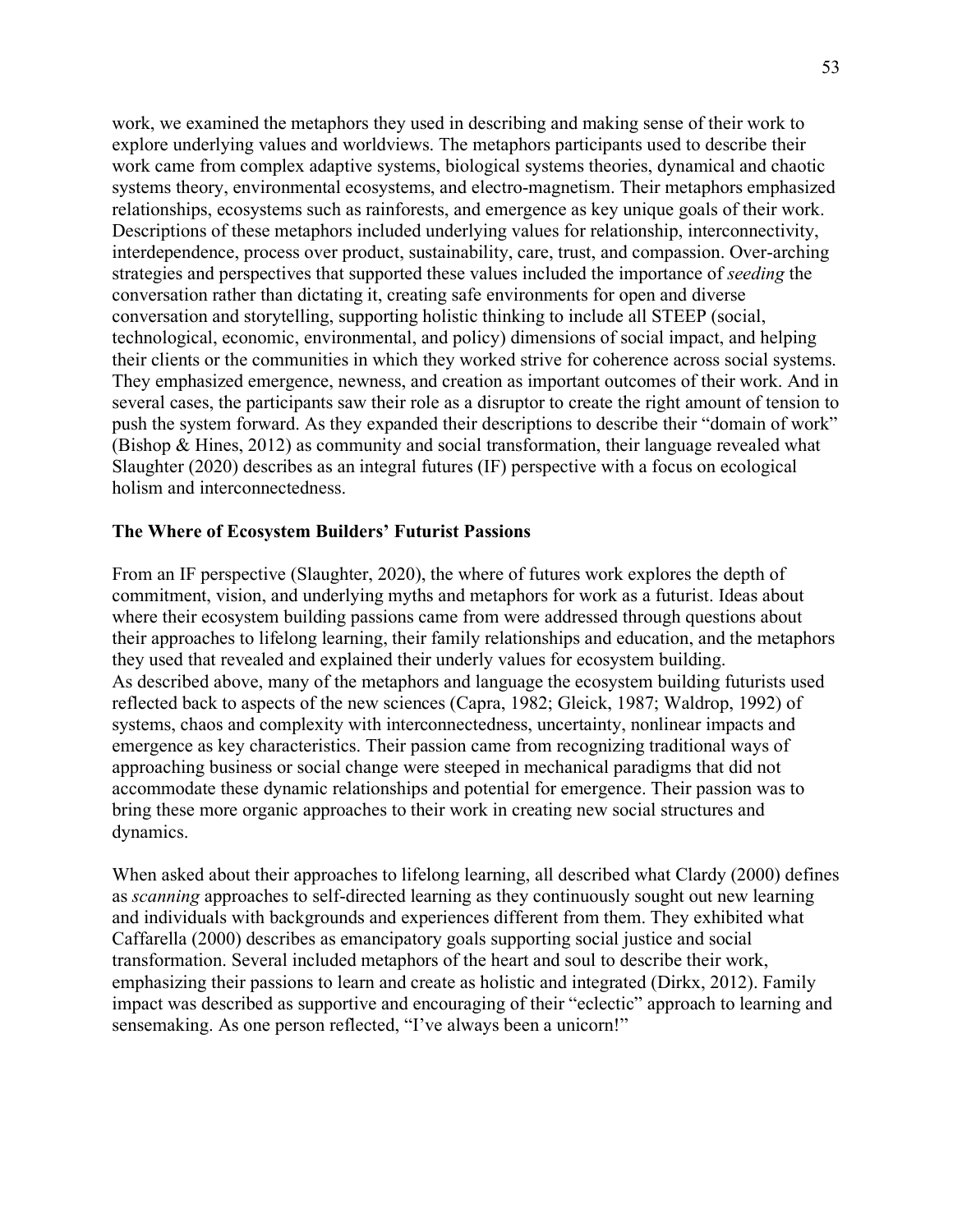#### **The How of Ecosystem Futuring**

When asked to describe their approaches to ecosystem building, all participants referred in some way to going beyond "strategic planning" to include STEEP (Social, Technological, Economical, Environmental, and Policy) perspectives. They described extending traditional futures approaches (Bishop & Hines, 2012) such as backcasting, economic projections, DELPHI, forecasting, and trend analyses to elicit deeper metaphors and values orientations (Inayatullah, 2008). They used both/and approaches to meet the needs of their clients for traditional forecasting information and to push their clients and communities in which they worked forward to explore underlying values and clarify goal assumptions and needs. They used Master Capacity Building strategies (Smyre & Richardson, 2016) to listen to and shape conversations and decolonize futures (Bisht, 2020). They helped their clients explore weak signals and wild cards (Hiltunen, 2020) and become comfortable with uncertainty. They didn't dictate outcomes and were especially attentive to building and sustaining trust. Their *how's* of ecosystem building placed their work in the field of aspirational futures (Bezold, 2020).

#### **Conclusions**

As Miller (2017) described, emergentist approaches to futures work are guided by "futures unimagined and hence a present that does not yet make sense" (p. 25). The ecosystem building futurists in this study were especially driven to create and impact communities for social transformation. In adult education terms, they understood what Freire (2000) described as the ontological conditions of the future as emergent, unfinished, and uncertain (Fleener & Prefonatine, in press) and were driven by an ethic of the heart-work of futuring (Cowart, 2020) that "creates the futures we desire" (Inaytullah, 2008, p. 6). Uncovering the "futures in the present" to "discover and invent and construct the world around us" (Miller, 2011, p. 23) for "revealing and managing uncertainties … [and] remov(ing) the illusion of certainty or determinism" (Bishop & Hines, 2012, pp. 216-217) were goals that were supported through processes and approaches to their futures work that engaged them and their audiences in an approach to learning that included searching for new meanings (Clardy, 2000) and lifelong learning (Jarvis, 2004).

Aligned with adult education, the ecosystem builder futurists in this study were committed to developing capacities within the communities they served as a social learning system. They thus took on roles of educator versus conveyor, facilitator versus sage, vision producing versus visionary, listener versus speaker, coordinator versus manipulator, and dance partner versus dance instructor. Importantly, they viewed their work as *heart* work and as a change catalyst rather than change agent. As ecosystem builder futurists, they strived for collaboration versus competition, and connectedness rather than individual advancement for either themselves or their clients.

As we explored the work they did, the alignment of the skills, practices, and underlying ethics and metaphors they used provided a model for adult learning for social transformation became increasingly obvious. As we considered their reported impacts in communities and social settings, we have come to recognize the value in and need for an approach to futures studies that instills in all citizens an approach to futures learning to embrace, create and transform society in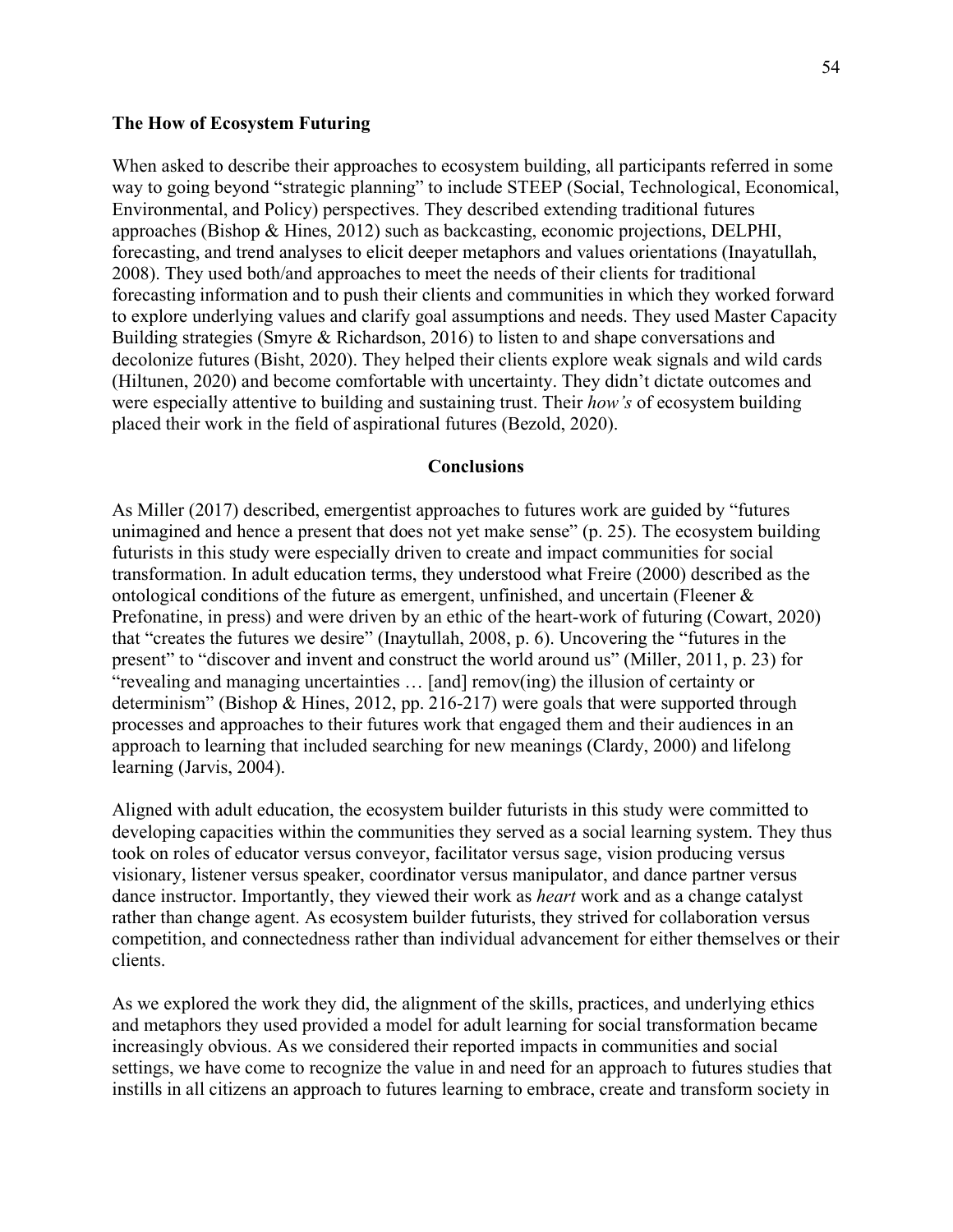holistic, meaningful and caring ways. As David Rock (2020), Forbes contributor, espoused: *The key is to think like a futurist*. We conclude with our own advocacy for an ecosystem, futuresbuilding, Futures Adult Learning for All (FALA).

#### **References**

- Bennett, J. (2019, January 24). Ecosystem building and ecosystem builders: What is it? Who are they? Medium. https://medium.com/costarters-intersections/ecosystem-building-andecosystem-builders-what-is-it-who-are-they-b834d5b6b5e1
- Bezold, C. (2020). Aspirational futures. In R. Slaughter & A. Hines (Eds.), *The knowledge base of futures studies 2020* (pp. 98-108). Association of Professional Futurists.
- Bishop, P. C. & Hines, A. (2012). *Teaching about the future*. Palgrave McMillan.
- Bisht, P. (2020). Decolonizing futures: Finding voice and making room for non-western ways of knowing, being and doing. In R. Slaughter & A. Hines (Eds.) *The knowledge base of futures studies 2020* (pp. 216-230). Association of Professional Futurists.
- Caffarella, R. S. (2000). Goals of self-directed learning. In G. A. Straka (Ed.), *Conceptions of self-directed learning: Theoretical and conceptual considerations* (pp. 37-48). Waxmann.
- Capra, F. (1982) *The turning point: Science, society and the rising culture*. Bantam Books.
- Clardy, A. (2000). Learning on their own: Vocationally oriented self-directed learning projects. *Human Resource Development Quarterly, 11*(2), 105-125.
- Cowart, A. (2020). Presencing: The Theory U Framework as Foresight Method. In R. Slaughter & A. Hines (Eds.) *The knowledge base of futures studies 2020* (pp. 98-108). Association of Professional Futurists.
- Creswell, J. W., & Poth, C. N. (2016). *Qualitative inquiry and research design: Choosing among five approaches*. Sage.
- Curry, A. & Hodgson, A. (2008). Seeing in multiple horizons: Connecting futures to strategy. *Journal of Futures Studies,13*(1), 1–20.
- Dator, J. (2020). The Manoa School's four futures. In R. Slaughter & A. Hines (Eds.) *The knowledge base of futures studies 2020* (pp. 109-119). Association of Professional Futurists.
- Dirkz, J. M. (2012). Nurturing soul work: A Jungian approach to transformative learning. In E. W. Taylor & P. Cranton (Eds.), *The handbook of transformative learning* (pp. 116-130). Jossey-Bass.
- Fleener, M. J. & Prefonatine, I. (in press). A futures perspective for an andragogy of hope. In R. Lake, E. Stein, & T. Kress (Eds.), *Radically dreaming: Illuminating Freirean praxis and emerging from dark times*.
- Freire, P. (2000). *Pedagogy of freedom*. Rowman & Littlefield.
- Gidley, J. (2020). Yesterday's futures over three millennia*.* In R. Slaughter & A. Hines (Eds.) *The knowledge base of futures studies 2020* (pp. 7-23). Association of Professional Futurists.
- Gidley, J. (2017). *The future: A very short introduction*. Oxford University Press.
- Gleick, J. (1987). *Chaos: The making of a new science.* Viking Press.
- Hiltunen, E. (2020). Wild cards and weak signals. In R. Slaughter & A. Hines (Eds.) *The knowledge base of futures studies 2020* (pp. 171-184). Association of Professional Futurists.